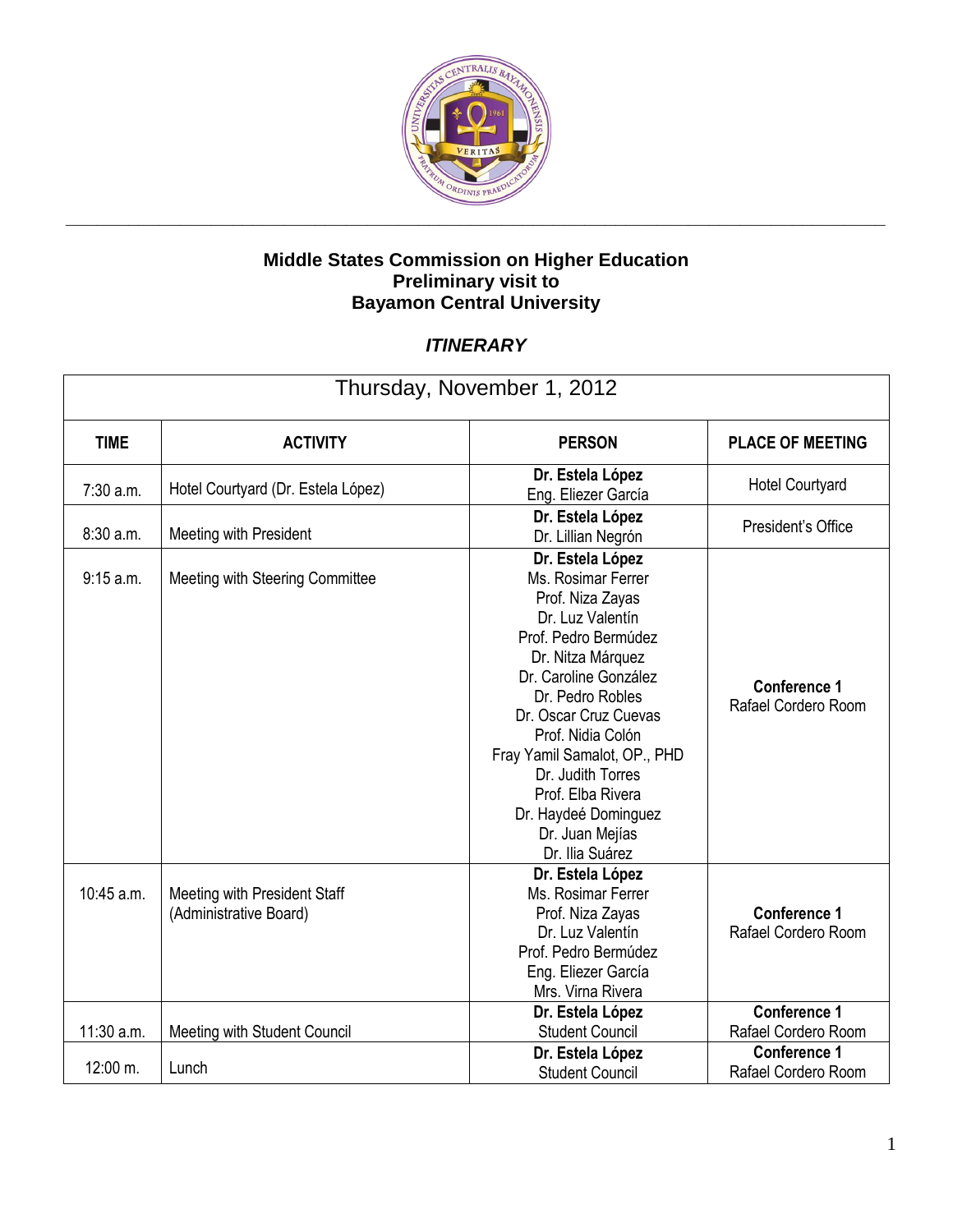

| Thursday, November 1, 2012 |                                                                                            |                                                                                                                                                                                               |                                            |  |  |
|----------------------------|--------------------------------------------------------------------------------------------|-----------------------------------------------------------------------------------------------------------------------------------------------------------------------------------------------|--------------------------------------------|--|--|
| <b>TIME</b>                | <b>ACTIVITY</b>                                                                            | <b>PERSON</b>                                                                                                                                                                                 | <b>PLACE OF MEETING</b>                    |  |  |
| 1:00 p.m.                  | <b>Facilities Tour</b>                                                                     | Dr. Estela López<br>Dr. Lillian Negrón Colón<br>Dr. Estela López<br>Prof. Pedro Bermúdez<br>Dr. Luz Valentín<br>Eng. Eliezer García                                                           | <b>Conference 1</b><br>Rafael Cordero Room |  |  |
| 2:00 p.m.                  | Meeting with Faculty (by Invitation)                                                       | Dr. Estela López<br>Faculty                                                                                                                                                                   | <b>Conference 1</b><br>Rafael Cordero Room |  |  |
| 2:45 p.m.                  | Meeting with Working Group 1 -<br>Mission and Goals (Standard 1)<br>Integrity (Standard 6) | Dr. Estela López<br>Dr. Oscar Cruz Cuevas<br>Ms. Virna Rivera<br>Prof. Awilda Padró<br>Dr. Ilia Suárez<br>Dr. Mayra Rosario<br>Prof. Brenda López<br>Dr. Daniel Torres<br>Prof. Héctor Aponte | <b>Conference 1</b><br>Rafael Cordero Room |  |  |
| $3:15$ p.m.                | Meeting with Working Group 5-<br>Faculty (Standard 10)                                     | Dr. Estela López<br>Dr. Haydeé Dominguez<br>Prof. Awilda Burgos<br>Prof. Nancy Rodríguez<br>Prof. Miguel Rivera<br>Ms. Virna Rivera<br>Prof. Margarita Pruna                                  | <b>Conference 1</b><br>Rafael Cordero Room |  |  |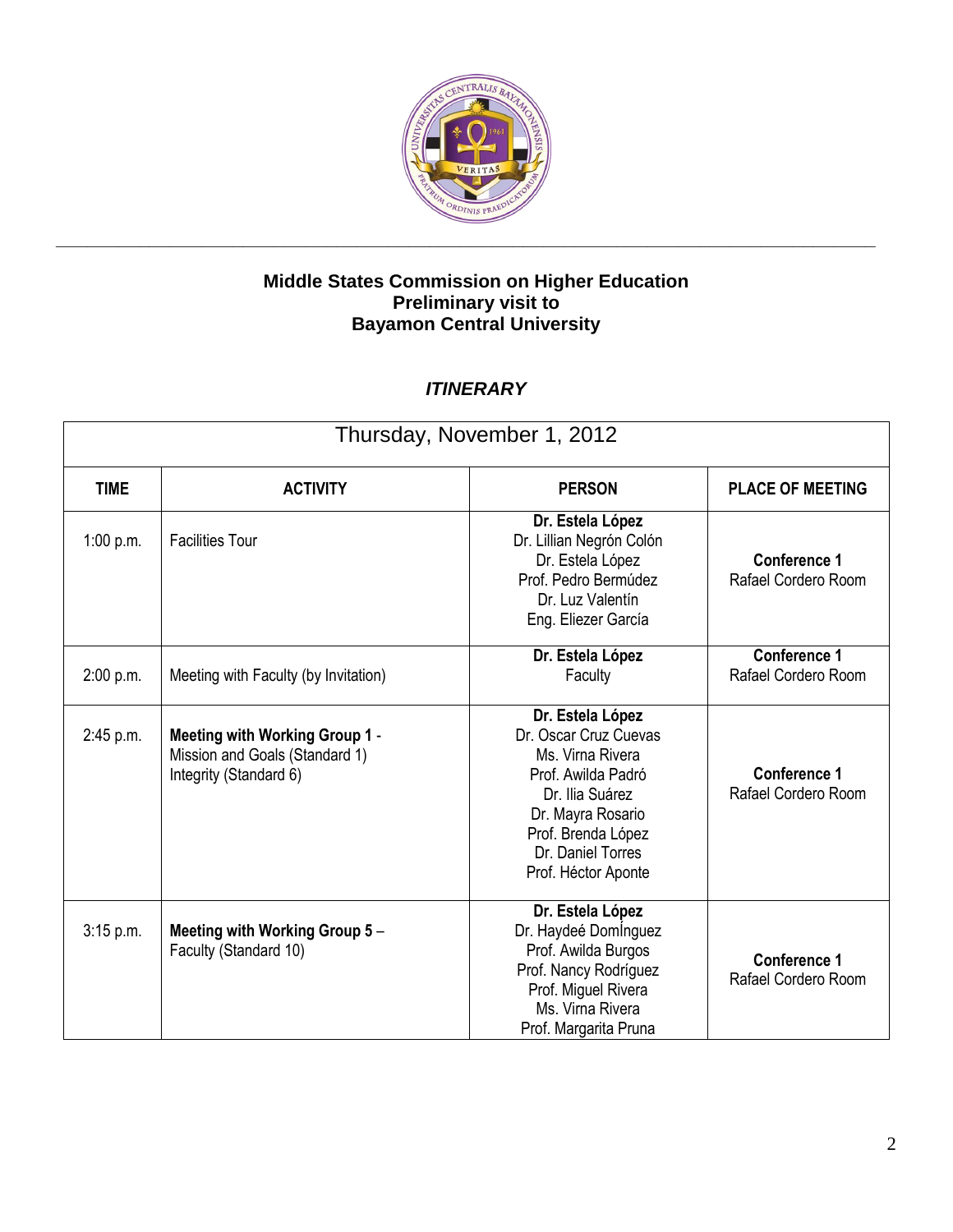

| Thursday, November 1, 2012 |                                                                                                                            |                                                                                                                                                                                                                                                                                                                                                                                                                                      |                                            |  |
|----------------------------|----------------------------------------------------------------------------------------------------------------------------|--------------------------------------------------------------------------------------------------------------------------------------------------------------------------------------------------------------------------------------------------------------------------------------------------------------------------------------------------------------------------------------------------------------------------------------|--------------------------------------------|--|
| <b>TIME</b>                | <b>ACTIVITY</b>                                                                                                            | <b>PERSON</b>                                                                                                                                                                                                                                                                                                                                                                                                                        | <b>PLACE OF MEETING</b>                    |  |
| 3:45 p.m.                  | Meeting with Working Group 7 -<br><b>General Education (Standard 12)</b><br>Related Educational Activities (Standard 13)   | Dr. Estela López<br>Dr. Juan Mejías<br>Prof. Carmen Núñez<br>Prof. Julia Pérez<br>Prof. Awilda Burgos<br>Prof. Brenda López<br>Dr. Caroline González<br>Dr. Nitza Márquez<br>Dr. Daniel Torres<br>Prof. Milagros Rivera<br>Prof. José M. Cruz<br>Srta. Annette Valentín<br>Prof. Ana Sobrino<br>Prof. Lilliana López<br>Prof. Myrna Rodrigo<br>Dr. Oscar Cruz Cuevas<br>Sra. Wanda Aponte<br>Sr. Jorge Díaz<br>Prof. Yanius Alvarado | <b>Conference 1</b><br>Rafael Cordero Room |  |
| $4:15$ p.m.                | Meeting with Working Group 8 -<br>Institutional Assessment (Standard 7)<br>Assessment of Student Learning<br>(Standard 14) | Dr. Estela López<br>Dr. Judith Torres<br>Dr. Luz Valentín<br>Dr. Nitza Márquez<br>Dr. Oscar Cruz Cuevas<br>Dr. Caroline González<br>Dr. Pedro Robles<br>Prof. Pedro Bermúdez<br>Prof. Lourdes Ríos<br>Dr. Daniel Torres<br>Dr. Juan Mejías<br>Prof. José M. Cruz<br>Prof. Nidia Colón<br>Prof. Juan De Jesús<br>Prof. Migdalia Rodríguez<br>Prof. Floridalia Vidal                                                                   | <b>Conference 1</b><br>Rafael Cordero Room |  |